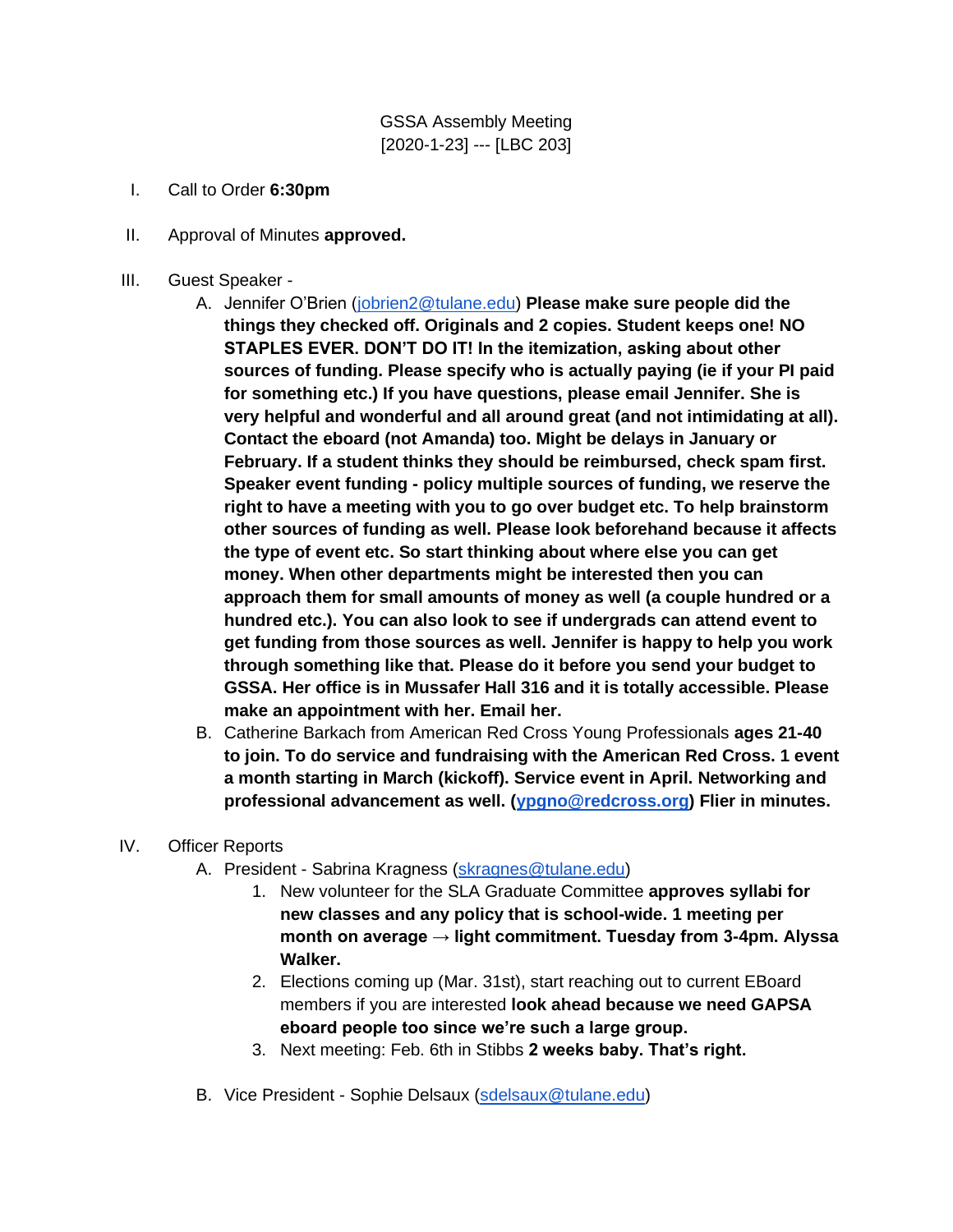1. Trivia next Thursday (30th) food served at 6pm trivia starts at 6:30 **let Sophie know if you have a theme**

#### C. Treasurer - Hannah Aziz [\(haziz@tulane.edu\)](mailto:haziz@tulane.edu)

- 1. Office hours this semester are the same as last semester and begin on January 31st
- 2. Travel awards for the Spring 2020 period were funded at 80%
- 3. Currently we have **\$11,885.88** in the bank for events.
- 4. We have **\$5,606.91** for speakers (between visiting professionals & honorarium)
- 5. Thus, we have **\$17,492.79** total.
- 6. Event Requests

| <b>Department</b>            | <b>Event Title</b> | <b>Date</b> | <b>Amount</b><br><b>Requested</b> | <b>Expense</b>                                                              | <b>Expected</b><br><b>Attendance</b>                  | Per person |
|------------------------------|--------------------|-------------|-----------------------------------|-----------------------------------------------------------------------------|-------------------------------------------------------|------------|
|                              |                    |             |                                   |                                                                             |                                                       |            |
| Philosophy -<br><b>GSSA</b>  | <b>SOWRITE</b>     | 4/1/2020    |                                   | and bags of<br>30 chips                                                     | granola bars 10 grads, +1<br>faculty, $+1$<br>alumnus | \$2.50     |
| Philosophy -<br><b>GSSA</b>  | <b>SOWRITE</b>     | 2/5/2020    |                                   | granola<br>bars, bags<br>40 of chips                                        | 10 grads, $+1$<br>faculty,<br>+1alumnus               | \$3.33     |
| Philosophy -<br><b>GSSA</b>  | <b>SOWRITE</b>     | 3/4/2020    |                                   | granola<br>bars, bags<br>40 of chips                                        | 10 grads, $+1$<br>faculty, $+1$<br>alumnus            | \$3.33     |
| Linguistics -<br><b>GSSA</b> | Ling Lunch         | 2/3/2020    |                                   | Costco<br>sandwiches<br>50 and salad                                        | 7 grad<br>students, 2<br>undergrads, 1<br>faculty     | \$5.00     |
| Linguistics -<br><b>GSSA</b> | Ling Lunch         | 2/17/2020   |                                   | Pre-made<br>sandwiches<br>and salads<br>from Costco<br>for 10<br>50 people. | 7 grad<br>students, 1<br>faculty, 2<br>undergrads     | \$5.00     |
| Linguistics -<br><b>GSSA</b> | LingLunch          | 3/2/2020    |                                   | Pre-made<br>sandwiches<br>and salads<br>from Costco<br>for 10<br>50 people  | 7 grad<br>students, 1<br>faculty, 2<br>undergrads     | \$5.00     |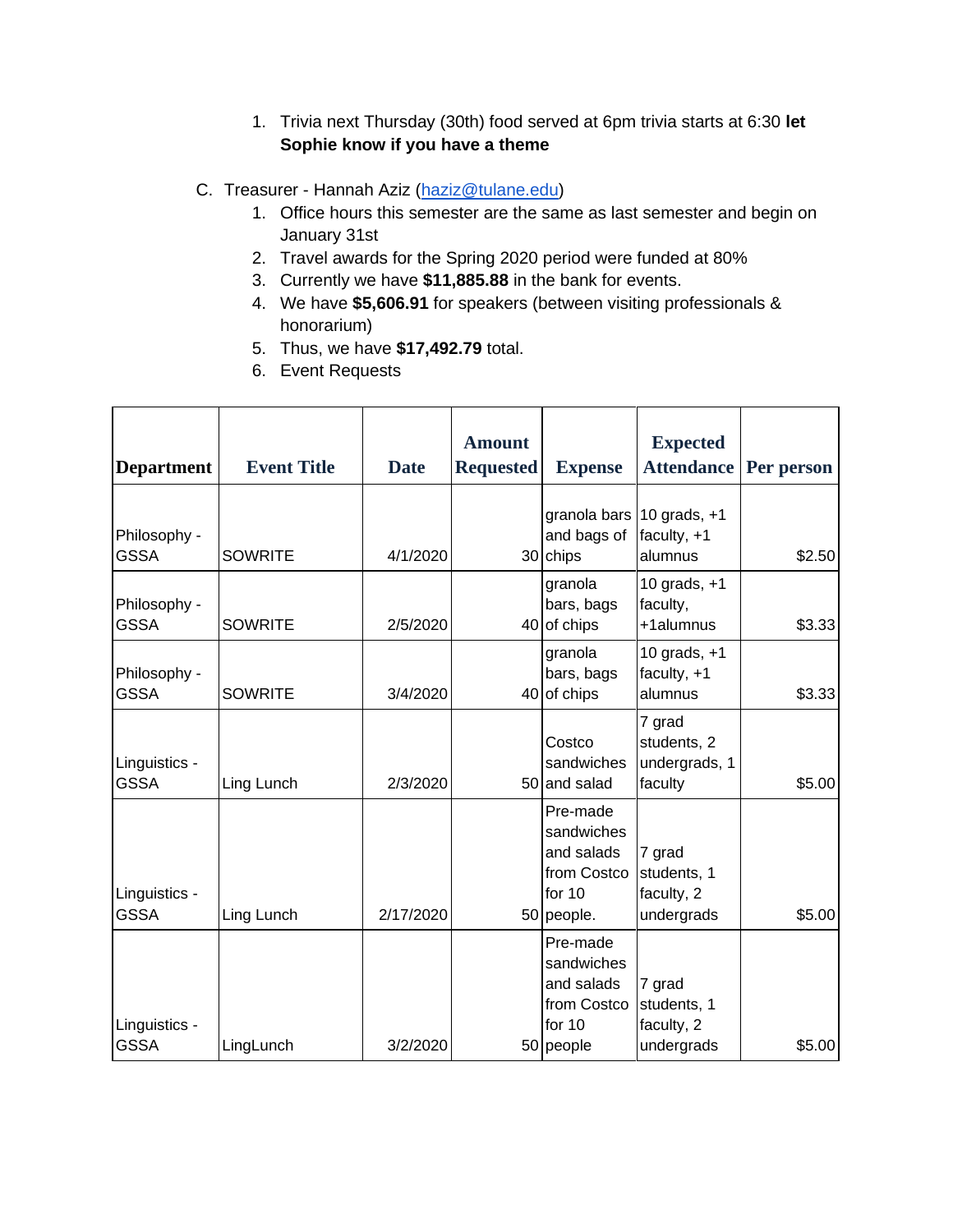| Linguistics -<br><b>GSSA</b>                          | LingLunch                             | 3/16/2020 |    | Pre-made<br>sandwiches<br>and salads<br>from Costco<br>for 10<br>50 people | 10; 7 grad<br>students, 1<br>faculty, 2<br>undergrads | \$5.00 |
|-------------------------------------------------------|---------------------------------------|-----------|----|----------------------------------------------------------------------------|-------------------------------------------------------|--------|
| Linguistics -<br><b>GSSA</b>                          | LingLunch                             | 3/30/2020 |    | Pre-made<br>sandwiches<br>and salads<br>from Costco<br>for 10<br>50 people | 10; 7 grad<br>students, 1<br>faculty, 2<br>undergrads | \$5.00 |
| Linguistics -<br><b>GSSA</b>                          | LingLunch                             | 4/20/2020 |    | Pre-made<br>sandwiches<br>and salads<br>from Costco<br>for 10<br>50 people | 10; 7 grad<br>students, 1<br>faculty, 2<br>undergrads | \$5.00 |
| Linguistics -<br><b>GSSA</b>                          | LingLunch                             | 4/27/2020 |    | Pre-made<br>sandwiches<br>and salads<br>from Costco<br>for 10<br>50 people | 10; 7 grad<br>students, 1<br>faculty, 2<br>undergrads | \$5.00 |
| Ecology &<br>Evolutionary<br>Biology -<br><b>GSSA</b> | EcoLunch                              | 2/28/2020 | 60 | Coffee and<br>Snacks                                                       | 30                                                    | \$2.00 |
| Ecology &<br>Evolutionary<br>Biology -<br><b>GSSA</b> | EcoLunch                              | 3/13/2020 |    | Coffee and<br>60 Snacks                                                    | 30                                                    | \$2.00 |
| Ecology &<br>Evolutionary<br>Biology -<br><b>GSSA</b> | EcoLunch                              | 4/3/2020  |    | Coffee and<br>60 Snacks                                                    | 30                                                    | \$2.00 |
| Ecology &<br>Evolutionary<br>Biology -<br><b>GSSA</b> | EcoLunch                              | 4/24/2020 |    | Coffee and<br>60 Snacks                                                    | 30                                                    | \$2.00 |
| Mathematics -<br><b>GSSA</b>                          | <b>Graduate Student</b><br>Colloquium | 1/28/2020 | 60 | Pizza (x6)<br>and Soda<br>$(x2)$ from<br>Domino's                          | 20                                                    | \$3.00 |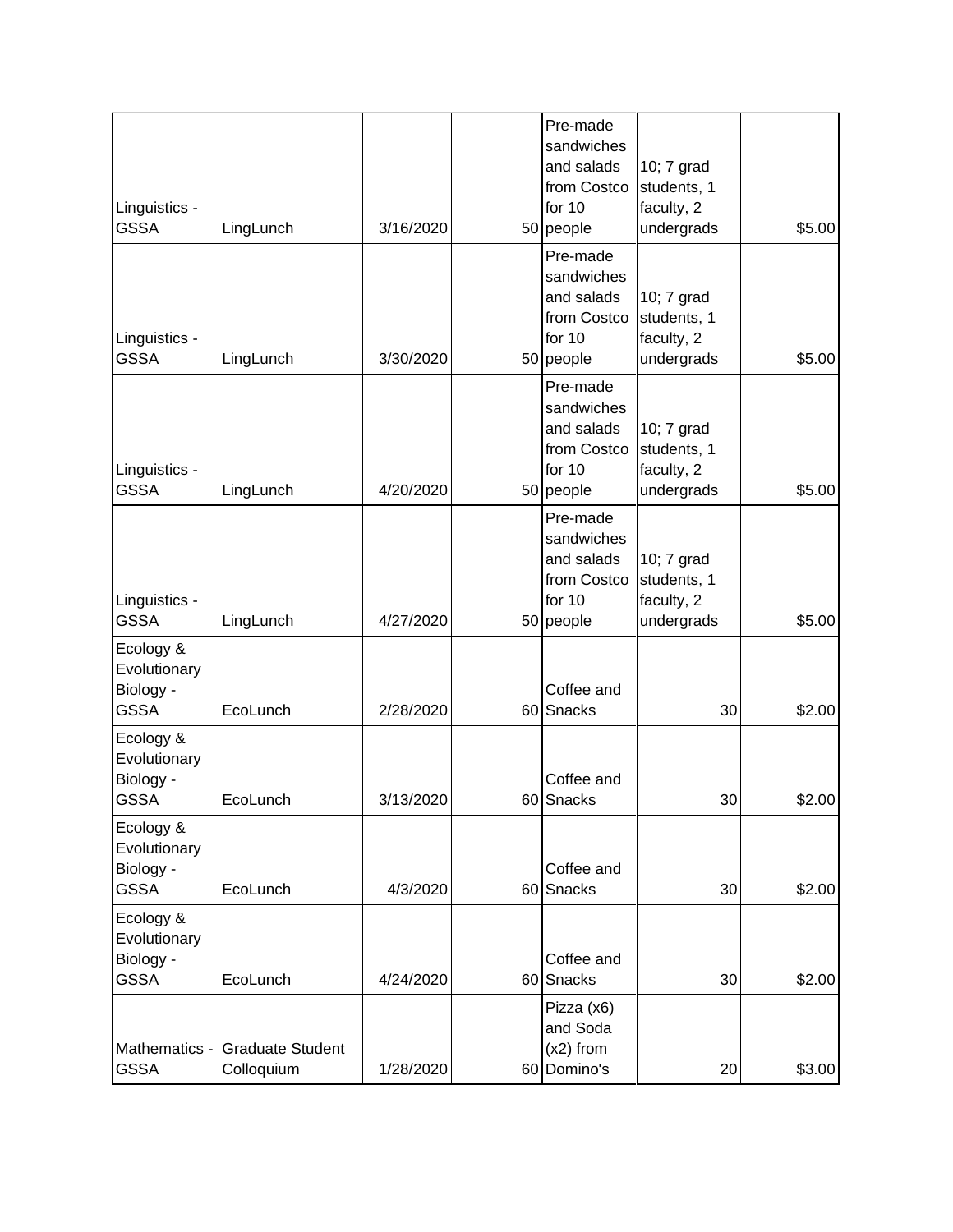|                              |                                 |           |       | Pizza (x6)                       |                     |    |        |
|------------------------------|---------------------------------|-----------|-------|----------------------------------|---------------------|----|--------|
| Mathematics -                | <b>Graduate Student</b>         |           |       | and Soda<br>$(x2)$ from          |                     |    |        |
| <b>GSSA</b>                  | Colloquium                      | 2/11/2020 |       | 60 Domino's                      |                     | 20 | \$3.00 |
|                              |                                 |           |       | Pizza (x6)                       |                     |    |        |
|                              |                                 |           |       | and Soda                         |                     |    |        |
| Mathematics -                | <b>Graduate Student</b>         |           |       | $(x2)$ from                      |                     |    |        |
| <b>GSSA</b>                  | Colloquium                      | 3/3/2020  |       | 60 Domino's                      |                     | 20 | \$3.00 |
|                              |                                 |           |       | Pizza (x6)                       |                     |    |        |
|                              | <b>Graduate Student</b>         |           |       | and Soda                         |                     |    |        |
| Mathematics -<br><b>GSSA</b> | Colloquium                      | 3/17/2020 |       | $(x2)$ from<br>60 Domino's       |                     | 20 | \$3.00 |
|                              |                                 |           |       |                                  |                     |    |        |
|                              |                                 |           |       | Pizza (x6)<br>and Soda           |                     |    |        |
| Mathematics -                | <b>Graduate Student</b>         |           |       | $(x2)$ from                      |                     |    |        |
| <b>GSSA</b>                  | Colloquium                      | 3/31/2020 |       | 60 Domino's                      |                     | 20 | \$3.00 |
|                              |                                 |           |       | Pizza (4),                       |                     |    |        |
|                              |                                 |           |       | <b>Bread</b>                     |                     |    |        |
|                              | Departmental                    |           |       | Boxes (4),                       |                     |    |        |
| Physics -                    | Meeting/Physics                 |           |       | <b>Soft Drinks</b>               |                     |    |        |
| <b>GSSA</b>                  | Journal Club                    | 2/19/2020 | 65(2) |                                  |                     | 20 | \$3.25 |
|                              |                                 |           |       | Pizza (4),                       |                     |    |        |
|                              |                                 |           |       | <b>Bread</b>                     |                     |    |        |
| Physics -                    | Departmental<br>Meeting/Physics |           |       | Boxes (2),<br><b>Soft Drinks</b> |                     |    |        |
| <b>GSSA</b>                  | Journal Club                    | 3/18/2020 | 65(2) |                                  |                     | 20 | \$3.25 |
|                              |                                 |           |       | Pizza (4),                       |                     |    |        |
|                              |                                 |           |       | <b>Bread</b>                     |                     |    |        |
|                              | Departmental                    |           |       | Boxes (4),                       |                     |    |        |
| Physics -                    | Meeting/Physics                 |           |       | <b>Soft Drinks</b>               |                     |    |        |
| <b>GSSA</b>                  | Journal Club                    | 4/1/2020  | 65(2) |                                  |                     | 20 | \$3.25 |
|                              |                                 |           |       | Pizza (4),                       |                     |    |        |
|                              |                                 |           |       | <b>Bread</b>                     |                     |    |        |
|                              | Departmental                    |           |       | Boxes (4),                       |                     |    |        |
| Physics -                    | Meeting/Physics                 |           |       | Soft Drinks                      |                     |    |        |
| <b>GSSA</b>                  | Journal Club                    | 4/28/2020 | 65(2) |                                  |                     | 20 | \$3.25 |
|                              |                                 |           |       | Coffee,                          |                     |    |        |
| WiSE - IGDO                  | Coffee and<br>Conversation      | 3/3/2020  |       | bagels, fruit,<br>75 juice       | 15 Grad<br>students |    | \$5.00 |
|                              |                                 |           |       | Coffee,                          |                     |    |        |
|                              | Coffee and                      |           |       | juice, fruit,                    | 15 grad             |    |        |
| WiSE - IGDO                  | Conversation                    | 4/15/2020 |       | 75 bagels                        | students            |    | \$5.00 |
|                              |                                 |           |       |                                  |                     |    |        |
| French &                     | ADEEFF monthly                  |           |       | Food from                        | 13 grad             |    |        |
| Italian - GSSA   meeting     |                                 | 2/19/2020 |       | 91 Melba's                       | students            |    | \$7.00 |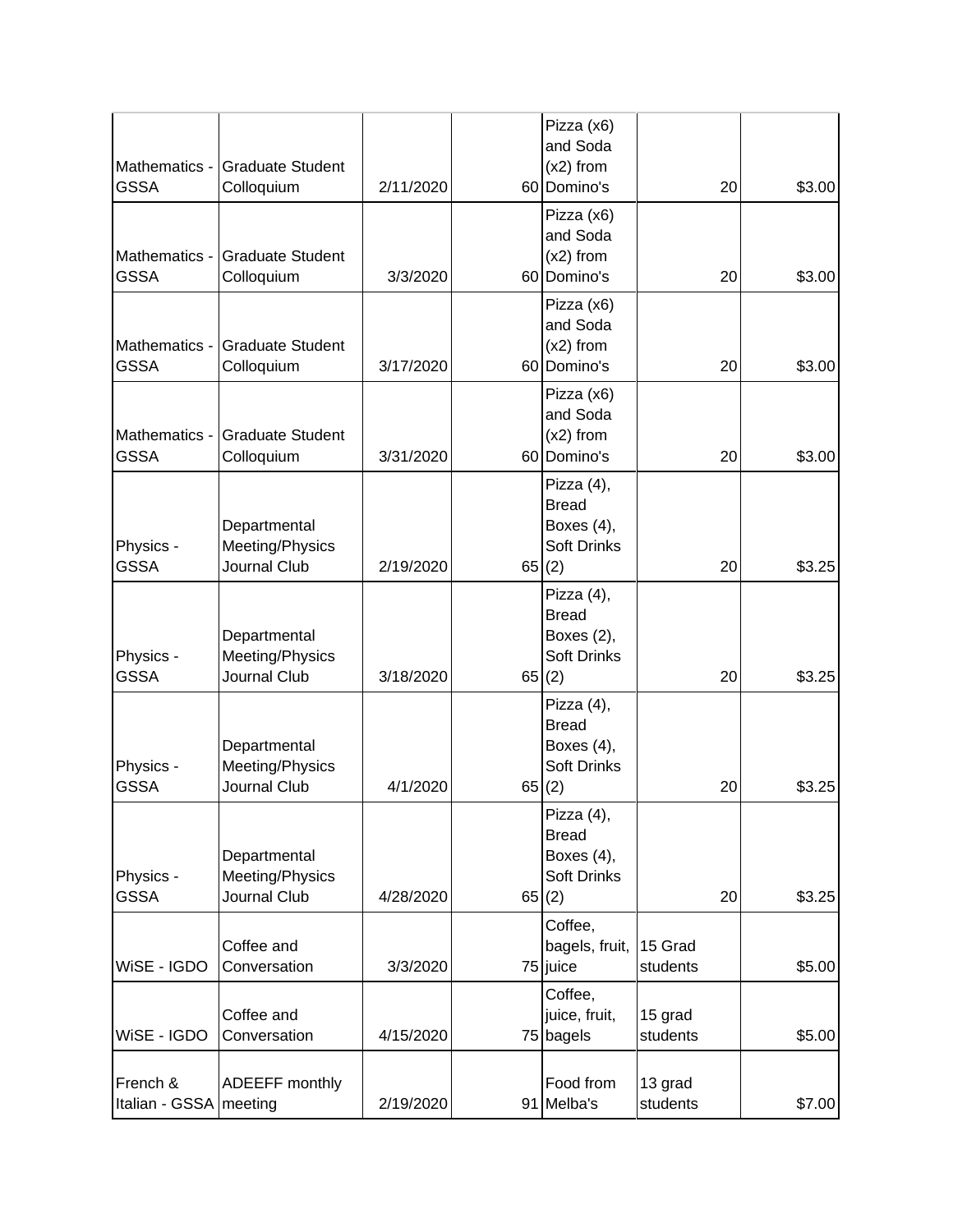| French &<br>Italian - GSSA   meeting                  | ADEEFF monthly                                                       | 3/18/2020 | Food from<br>91 Rouses                                 | 13 grad<br>students |    | \$7.00  |
|-------------------------------------------------------|----------------------------------------------------------------------|-----------|--------------------------------------------------------|---------------------|----|---------|
| French &<br>Italian - GSSA                            | ADEEFF monthly<br>meeting                                            | 4/22/2020 | Food from<br>Pyramids<br>91 Cafe                       | 13 grad<br>students |    | \$7.00  |
| Economics -<br><b>GSSA</b>                            | Graduate<br><b>Economics Student</b><br><b>Monthly Meeting</b>       | 2/7/2020  | Pizza and<br>100 salad                                 | 15 grad<br>students |    | \$6.67  |
| Economics -<br><b>GSSA</b>                            | Graduate<br><b>Economics Student</b><br><b>Monthly Meeting</b>       | 3/6/2020  | Pizza and<br>$100$ salad                               |                     | 15 | \$6.67  |
| WiSE - IGDO                                           | <b>Bring Your Own</b><br><b>Writing Night</b>                        | 3/9/2020  | Coffee and<br>100 light snacks                         | 25 grad<br>students |    | \$4.00  |
| Mathematics -<br><b>GSSA</b>                          | <b>Graduate Student</b><br>Colloquium End<br>Semester<br>Celebration | 4/28/2020 | Bahn mi<br>(x20), Baked<br>Goods, and<br>120 Soda (x2) |                     | 20 | \$6.00  |
| Computer<br>Science -<br><b>GSSA</b>                  | <b>Welcome Back</b>                                                  | 2/15/2020 | Food, from<br>Turkey and<br>130 the Wolf               |                     | 10 | \$13.00 |
| Physics -<br><b>GSSA</b>                              | <b>SWIPE Meeting</b>                                                 | 2/15/2020 | Drinks,<br>snacks,<br>desserts,<br>$130$ utensils      |                     | 19 | \$6.84  |
| Physics -<br><b>GSSA</b>                              | <b>SWIPE Meeting</b>                                                 | 4/15/2020 | drinks,<br>snacks,<br>desserts,<br>$130$ utensils      | 19 grad<br>students |    | \$6.84  |
| Ecology &<br>Evolutionary<br>Biology -<br><b>GSSA</b> | January CREEP<br>meeting                                             | 1/30/2020 | Food from<br>Ba Chi<br>150 Canteen                     |                     | 40 | \$3.75  |
| Ecology &<br>Evolutionary<br>Biology -<br><b>GSSA</b> | <b>February CREEP</b><br>meeting                                     | 2/13/2020 | Food from<br>150 Ba Chi                                |                     | 40 | \$3.75  |
| Ecology &<br>Evolutionary<br>Biology -<br><b>GSSA</b> | March CREEP<br>meeting                                               | 3/12/2020 | Food from<br>150 Ba Chi                                |                     | 40 | \$3.75  |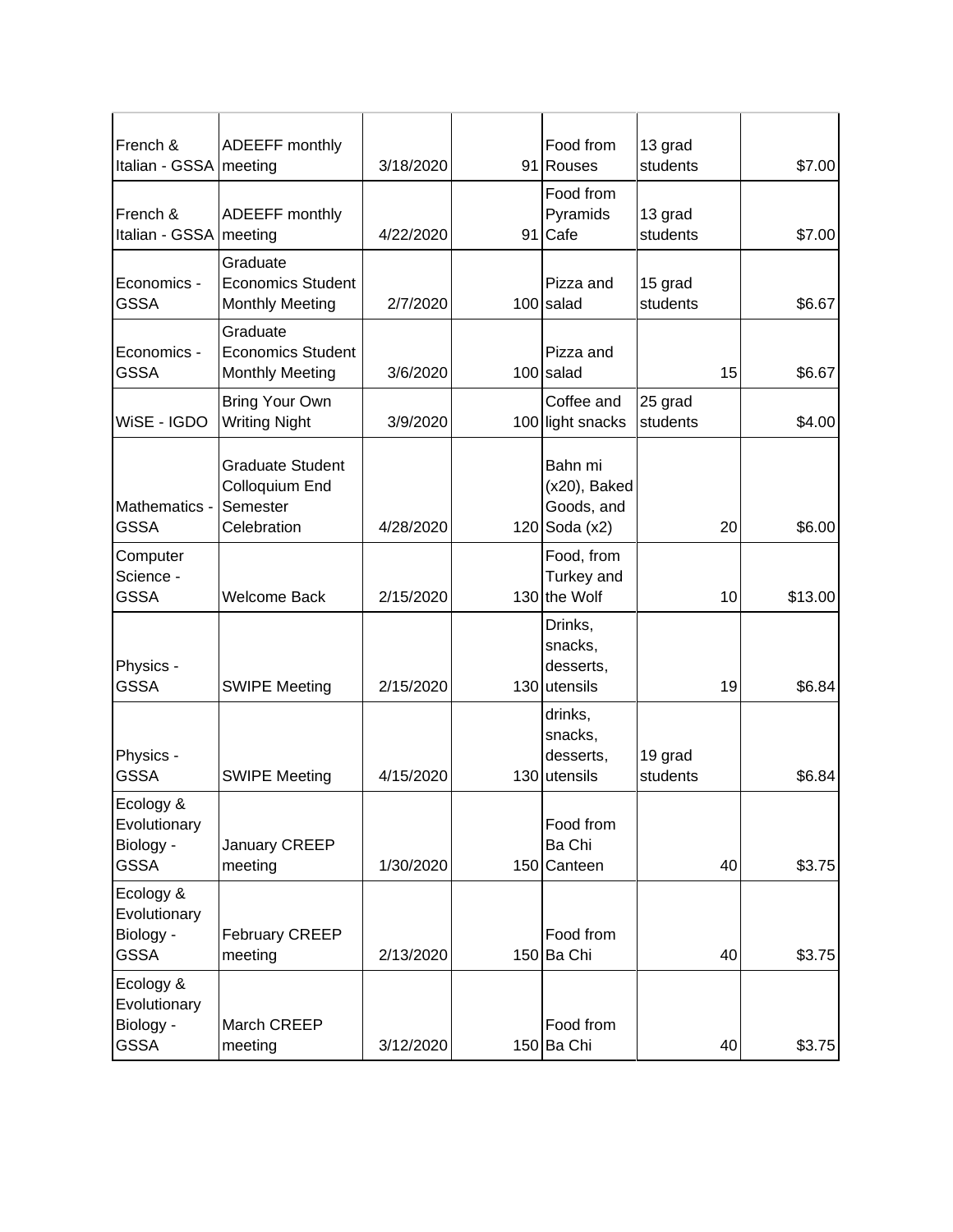| Ecology &<br>Evolutionary<br>Biology -                | <b>April CREEP</b>                                                                        |                                  | Food from                                                                                                           |                                                                            |         |
|-------------------------------------------------------|-------------------------------------------------------------------------------------------|----------------------------------|---------------------------------------------------------------------------------------------------------------------|----------------------------------------------------------------------------|---------|
| <b>GSSA</b>                                           | meeting                                                                                   | 4/14/2020                        | 150 Ba Chi                                                                                                          | 40                                                                         | \$3.75  |
| Physics -<br><b>GSSA</b>                              | Speaker - Dr. Peter<br><b>Burns</b>                                                       | 3/26/2020                        | Sandwiches<br>and juice<br>150 from rouses                                                                          | 25 Grad<br>students                                                        | \$6.00  |
| French &<br>Italian - GSSA                            | End of the year<br>celebration!                                                           | 4/28/2020                        | <b>Bowling</b><br>services and<br>food from<br>169 Rock'n'Bowl                                                      | 15 persons<br>including grad<br>students and<br>guests of<br>grad students | \$11.27 |
| Earth &<br>Environmental<br>Sciences -<br><b>GSSA</b> | <b>ESGA</b> monthly<br>meeting                                                            | 2/5/2020                         | Pizza from<br>Mellow<br>Mushroom<br>for $26$<br>175 people                                                          | <b>26 (EENS</b><br>grad<br>students)                                       | \$6.73  |
| Earth &<br>Environmental<br>Sciences -<br><b>GSSA</b> | <b>ESGA</b> monthly<br>meeting                                                            | 2/26/2020                        | Pizza for 26<br>$175$ people                                                                                        | <b>26 (EENS</b><br>grad<br>students)                                       | \$6.73  |
| Earth &<br>Environmental<br>Sciences -<br><b>GSSA</b> | <b>ESGA</b> monthly<br>meeting                                                            | 3/18/2020                        | Pizza for 26<br>175 people                                                                                          | <b>26 (EENS</b><br>grad<br>students)                                       | \$6.73  |
| Earth &<br>Environmental<br>Sciences -<br><b>GSSA</b> | <b>ESGA monthly</b><br>meeting                                                            | 4/15/2020                        | Pizza for 26<br>175 people                                                                                          | <b>26 (EENS</b><br>grad<br>students)                                       | \$6.73  |
| Earth &<br>Environmental<br>Sciences -<br><b>GSSA</b> | <b>ESGA monthly</b><br>meeting                                                            | 5/6/2020<br>*date must<br>change | Pizza for 26<br>175 people                                                                                          | 26 (EENS<br>grad<br>students)                                              | \$6.73  |
| Tulane<br>Alianza -<br><b>IGDO</b>                    | Hispanic Graduate<br>Social                                                               | 3/19/2020                        | Empanadas<br>from<br>200 Empanola                                                                                   | 30                                                                         | \$6.67  |
| Philosophy -<br><b>GSSA</b>                           | 2nd Annual New<br>Orleans<br>Philosophical<br>Society Graduate<br>Conference at<br>Tulane | 4/3/2020                         | coffee,<br>bagels,<br>breakfast<br>pastries,<br>sandwiches<br>for lunch<br>(Costco for<br>approx. 30<br>200 people) | 15 grads, $8$<br>invitees, 3<br>faculty, 5<br>invited non-<br>affiliates   | \$6.45  |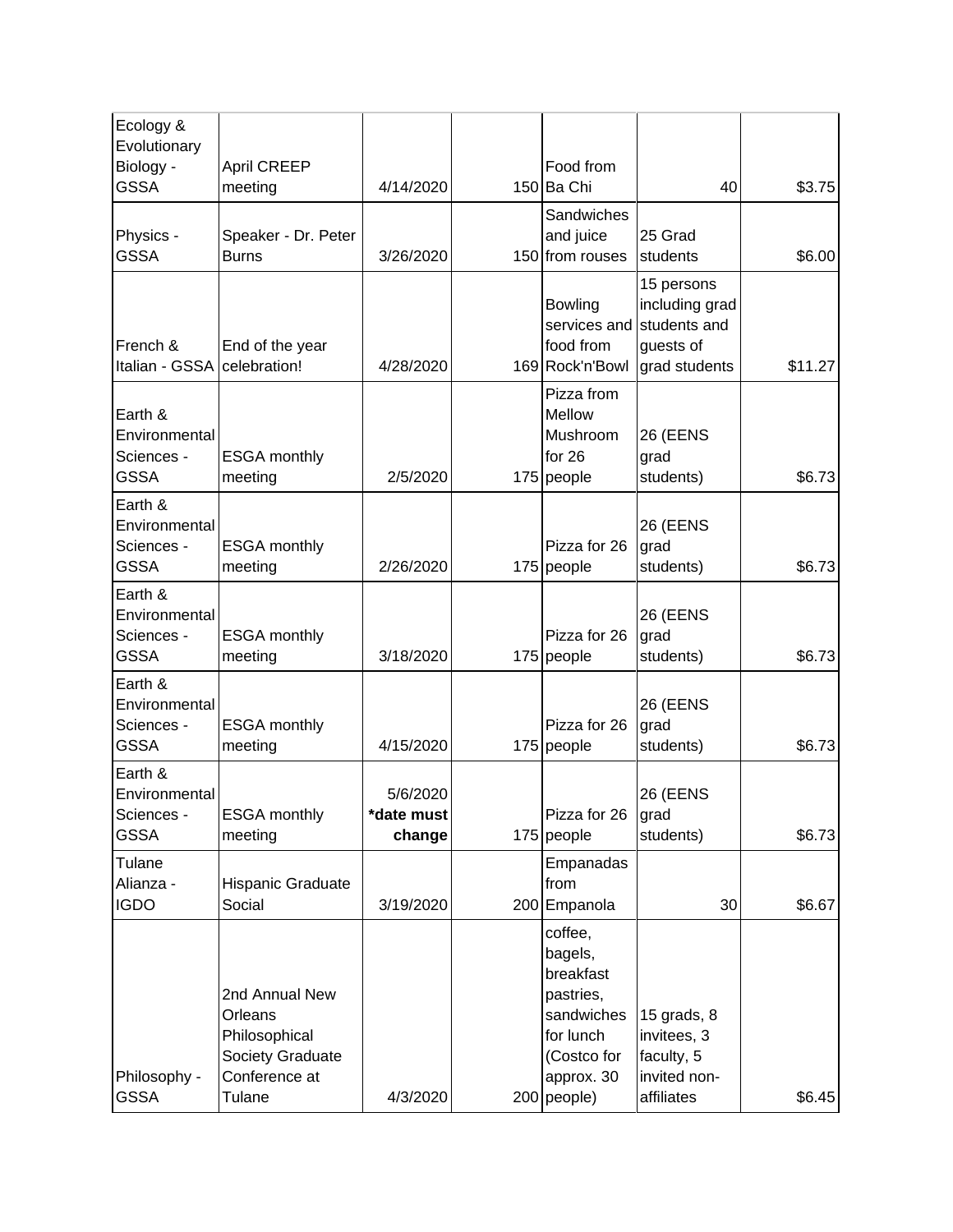| Ecology &<br>Evolutionary<br>Biology -<br><b>GSSA</b>                     | EEB End of<br><b>Semester Mixer</b>                              | 4/28/2020                         |            | Food from<br>250 Origami                                                                             | 40                                     | \$6.25 |  |  |  |
|---------------------------------------------------------------------------|------------------------------------------------------------------|-----------------------------------|------------|------------------------------------------------------------------------------------------------------|----------------------------------------|--------|--|--|--|
| Physics -<br><b>GSSA</b>                                                  | PEP Departmental<br><b>BBQ</b>                                   | 4/17/2020                         |            | Hot Dogs<br>(3),<br>Hamburgers<br>$(3)$ , Chips<br>$(4)$ , Soft<br>Drinks (5)<br>from<br>250 Walmart | 40                                     | \$6.25 |  |  |  |
|                                                                           |                                                                  |                                   |            |                                                                                                      |                                        |        |  |  |  |
| Chemistry -<br><b>GSSA</b>                                                | Department<br>Meeting                                            | 2/5/2020                          |            | Food and<br>$250$ Soda                                                                               | 40                                     | \$6.25 |  |  |  |
|                                                                           |                                                                  | Total w/<br>events<br>under \$250 | \$5,437.00 |                                                                                                      |                                        |        |  |  |  |
| Motion to see all events before voting on under \$250. Seconded. Approved |                                                                  |                                   |            |                                                                                                      |                                        |        |  |  |  |
| Economics -<br><b>GSSA</b>                                                | Graduate<br><b>Economics Student</b><br>End of the Year<br>Party | 4/25/2020                         |            | Sandwiches,<br>salad, and<br>pasta salad<br>from Martin<br>300 Wine Cellar                           | 35 (grad<br>students and<br>plus ones) | \$8.57 |  |  |  |
|                                                                           |                                                                  |                                   |            |                                                                                                      |                                        |        |  |  |  |

|                       |                                         | events<br>over \$250 | \$7,013.37 |                                            |                              |         |
|-----------------------|-----------------------------------------|----------------------|------------|--------------------------------------------|------------------------------|---------|
|                       |                                         | Total w/             |            |                                            |                              |         |
| GSSA                  | CoL) 2020                               | 3/28/2020            |            | 489 20 programs es)                        |                              | \$12.23 |
| Linguistics -         | Tulane Conference<br>on Linguistics (T- |                      |            | poster from<br>fed ex, And                 | faculty, 10<br>undergraduat  |         |
|                       |                                         |                      |            | blue, 1                                    | students, 5                  |         |
|                       |                                         |                      |            | olive and                                  | graduate                     |         |
|                       |                                         |                      |            | Food from                                  | 40 (25                       |         |
| GSSA                  | Year Picnic                             | 5/9/2020             |            | 437.37 emailed list)                       | 22                           | \$19.88 |
| Psychology -          | Department End of                       |                      |            | foods (see                                 |                              |         |
|                       | Psychology                              |                      |            | Catering<br>from whole                     |                              |         |
| Engineering -<br>GSSA | Navarsh<br>Celebration                  | 3/27/2020            |            | Desi<br>350 Kitchen.                       | 150                          | \$2.33  |
| <b>Biomedical</b>     |                                         |                      |            | Indian food<br>from Nola                   |                              |         |
| LUUINIUU<br>GSSA      | ווט טו נווט ויט מו<br>Party             | 4/25/2020            |            | $11$ U $11$ IVIQI $111$<br>300 Wine Cellar | oluuviilo ariu<br>plus ones) | \$8.57  |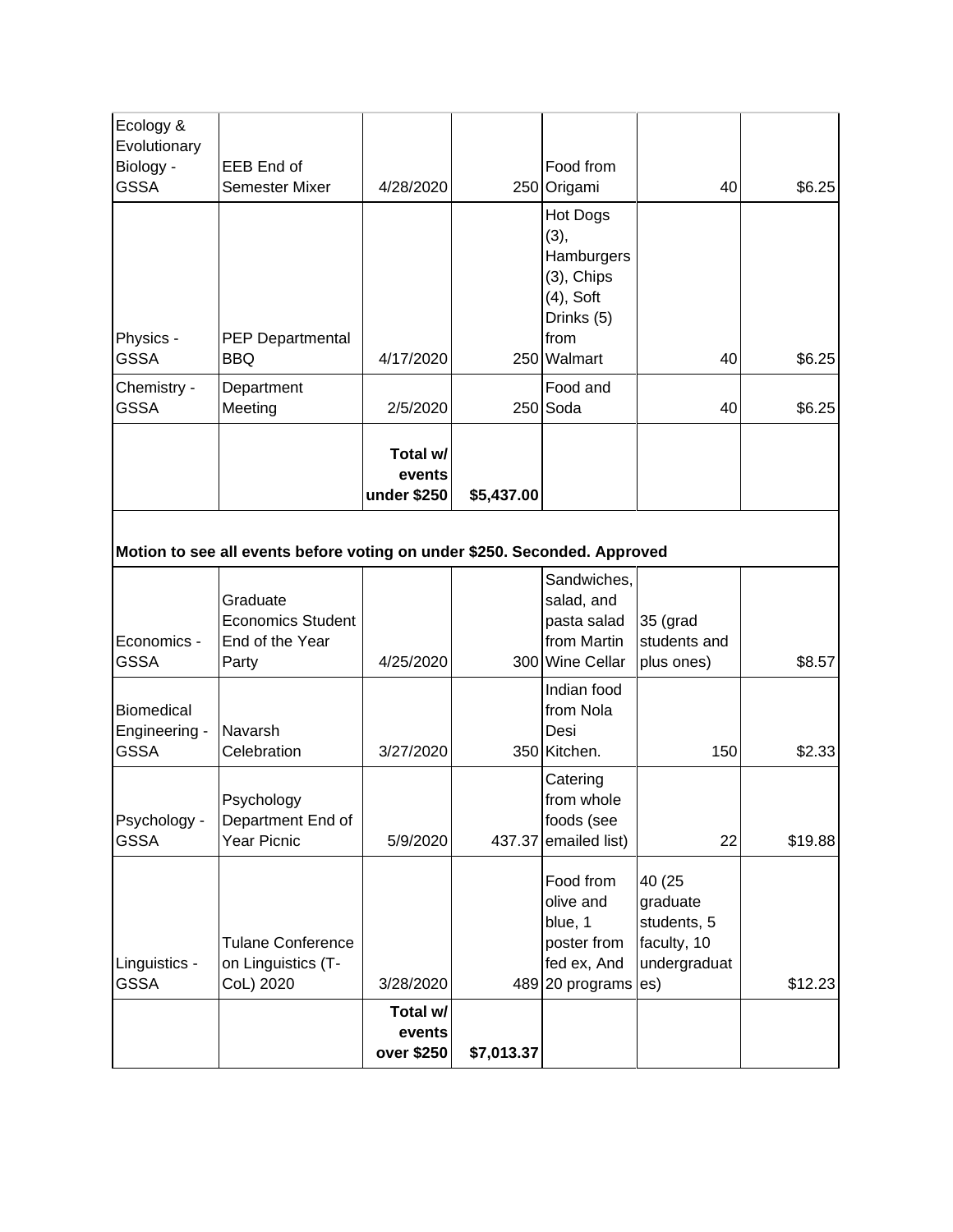### **Motion to slate under \$250. Second. All approved. Motion to vote. Seconded. All approved. Motion to slate over \$250. Seconded. All approved. Motion to vote. Seconded. All approved.**

Economics Itemized Budget for End of the Year Party

| Economics End of the Year Party Budget |                    |              |            |                   |
|----------------------------------------|--------------------|--------------|------------|-------------------|
| Requesting                             | 300                |              |            |                   |
| Restaurant                             | Martin Wine Cellar |              |            |                   |
|                                        |                    |              |            |                   |
| Description                            | Serves             | Quantity     | Price/item | <b>Total cost</b> |
| Large Sena Salad                       | $20 - 25$          | 1            | 85         | 85                |
| The Big Easy Sandwiches                | 24 (Party Size)    | $\mathbf 1$  | 60         | 60                |
| Cedric's Pics Party Size Sandwiches    | 24 (Party Size)    | $\mathbf{1}$ | 45         | 45                |
| Grilled Vegetable Pasta Salad Large    | 25-30              | $\mathbf{1}$ | 100        | 100               |
| Cutlery                                |                    | 1            | 10         | 10                |
|                                        |                    |              |            |                   |
| Total                                  |                    |              |            | 300               |
| <b>Expected Attendance</b>             |                    |              |            | 35                |
| Cost/attendee                          |                    |              |            | \$8.57            |

#### SAGA Itemized Budget for Navarsh Celebration

| Item | Vendor | Price | Number served   Price/Person |  | Quantity | Cost |
|------|--------|-------|------------------------------|--|----------|------|
|------|--------|-------|------------------------------|--|----------|------|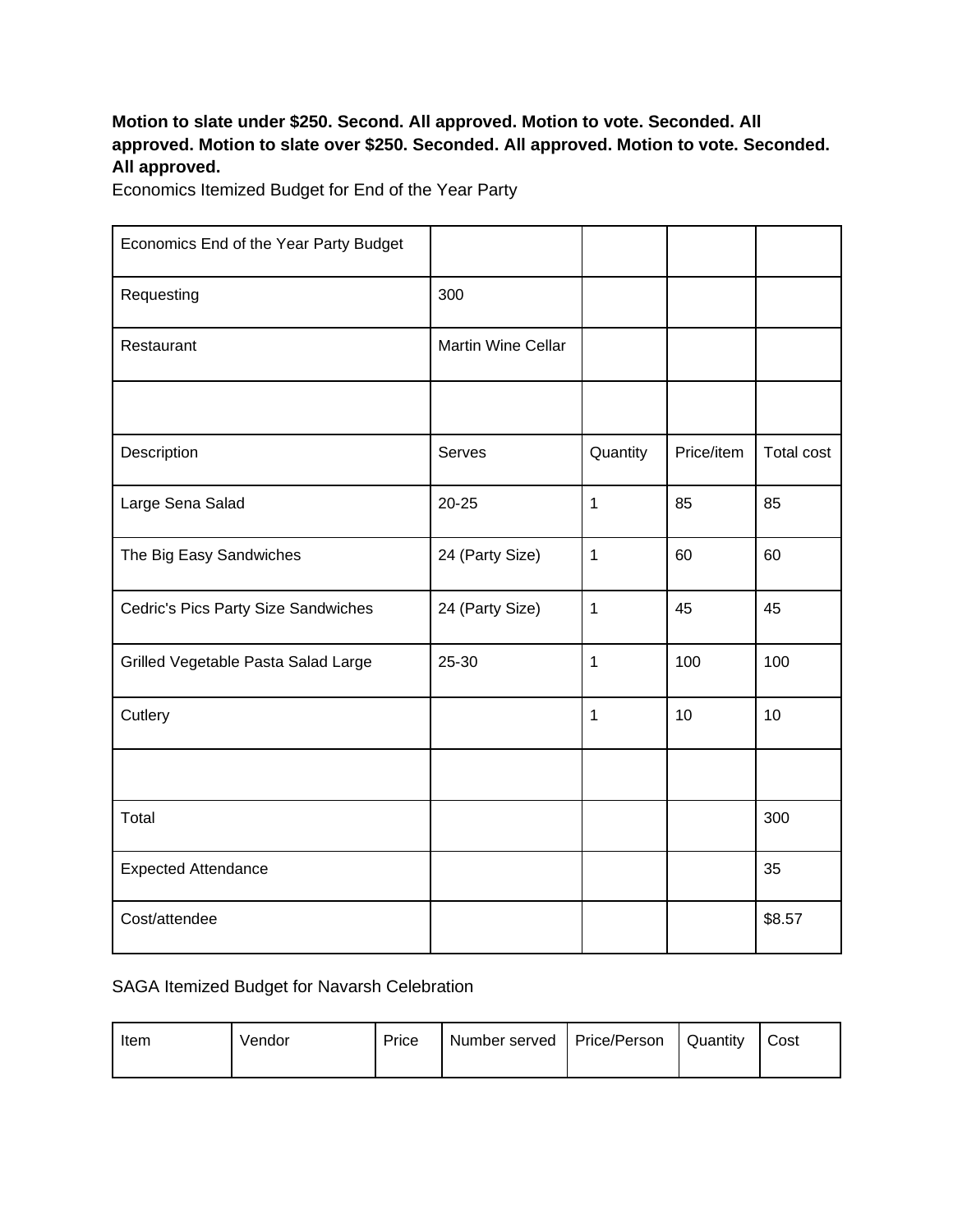| Zeera Rice           | Nola Desi Kitchen | \$55   | 50 | \$1.10 | 3              | \$165 |
|----------------------|-------------------|--------|----|--------|----------------|-------|
| <b>Mattar Paneer</b> | Nola Desi Kitchen | \$90   | 75 | \$1.20 | $\overline{2}$ | \$180 |
| Water                | Costco            | \$2.99 | 40 | \$0.04 | 2              | \$6   |
|                      |                   |        |    |        |                |       |
| Total                |                   |        |    |        |                | \$351 |

Psychology Itemized Budget for End of Year Picnic

| Item                         | Place of Purchase  | Price   | Quantity       | Total       | Price Per Person       |
|------------------------------|--------------------|---------|----------------|-------------|------------------------|
| <b>Medium Cheese Platter</b> | <b>Whole Foods</b> | \$49.99 | $\mathbf{1}$   | \$<br>49.99 | \$<br>2.27             |
| <b>Fruit Tray</b>            | <b>Whole Foods</b> | \$25.49 | 1              | \$<br>25.49 | \$<br>1.16             |
| Mediterranean Platter        | <b>Whole Foods</b> | \$49.99 | $\mathbf{1}$   | \$<br>49.99 | \$<br>2.27             |
| Mac and Cheese               | <b>Whole Foods</b> | \$34.99 | $\mathbf{1}$   | \$<br>34.99 | \$<br>1.59             |
| Potato Samosas               | <b>Whole Foods</b> | \$47.99 | 1              | \$<br>47.99 | \$<br>2.18             |
| <b>Sweet Potatoes</b>        | <b>Whole Foods</b> | \$34.99 | 1              | \$<br>34.99 | \$<br>1.59             |
| <b>Brussel Sprouts</b>       | <b>Whole Foods</b> | \$27.99 | $\mathbf{1}$   | 27.99<br>\$ | $\mathfrak{S}$<br>1.27 |
| Cookie Tray                  | <b>Whole Foods</b> | \$16.00 | $\mathbf{1}$   | 16.00<br>\$ | \$<br>0.73             |
| <b>Brownie Tray</b>          | <b>Whole Foods</b> | \$20.00 | $\mathbf{1}$   | \$<br>20.00 | \$<br>0.91             |
| <b>Assorted Wraps</b>        | <b>Whole Foods</b> | \$54.99 | $\mathbf{1}$   | \$<br>54.99 | \$<br>2.50             |
| Veggie Skewers               | <b>Whole Foods</b> | \$22.99 | $\overline{2}$ | \$<br>45.98 | \$<br>2.09             |
| <b>Chicken Skewers</b>       | <b>Whole Foods</b> | \$22.99 | $\mathbf{1}$   | \$<br>22.99 | \$<br>1.05             |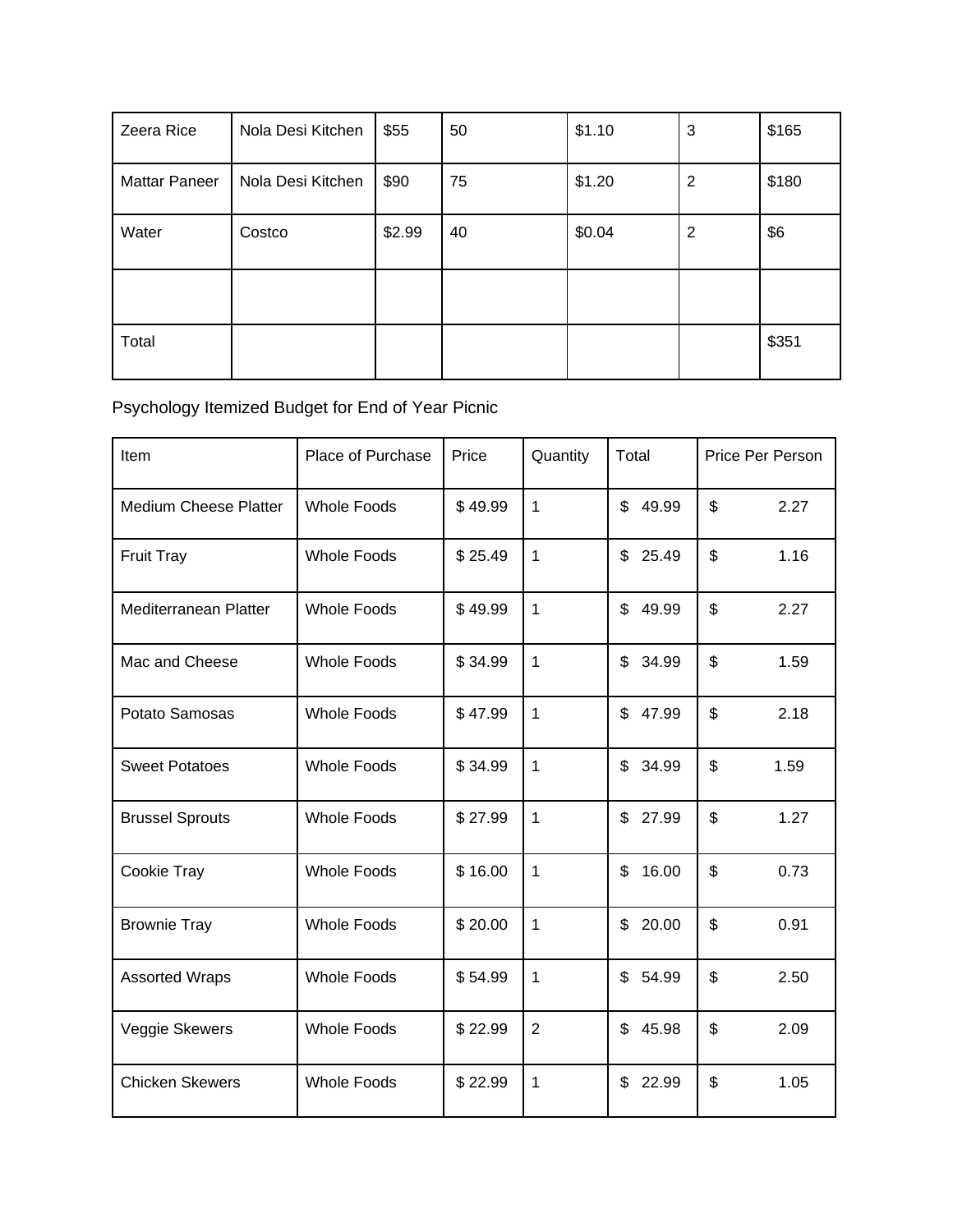| Lemonade | <b>Whole Foods</b> | \$2.99 | $\overline{2}$ | 5.98<br>\$ | \$<br>0.27  |
|----------|--------------------|--------|----------------|------------|-------------|
|          |                    |        |                |            |             |
|          |                    |        |                | \$437.37   | \$<br>19.88 |

# Linguistics Itemized Budget for T-CoL 2020

| 3/28/2020     | Unit         | Price per unit | How many             |         |
|---------------|--------------|----------------|----------------------|---------|
| Fruit danish  | 1 dozen      | \$36           | $\mathbf{1}$         | \$36    |
| Cheese danish | 1 dozen      | \$36           | \$36<br>$\mathbf{1}$ |         |
| Fruit         | 1 per person | \$2.50         | 15                   | \$37.50 |
| Hot coffee    | 1 gallon     | \$18           | $\overline{c}$       | \$36    |
| Citrus water  | 1 gallon     | \$5            | $\overline{2}$       | 10      |
| Ice tea       | 1 gallon     | \$15           | $\mathbf{1}$         | 15      |
| Hot tea       |              | \$24           | $\mathbf{1}$         | \$24    |
|               |              |                |                      | Total   |
|               |              |                |                      | 194.5   |
| 3/29/2020     |              |                |                      |         |
| Fruit danish  | 1 dozen      | \$36           | $\mathbf{1}$         | \$36    |
| Cheese danish | 1 dozen      | \$36           | $\mathbf{1}$         | \$36    |
| Fruit         | 1 per person | \$2.50         | 15                   | \$37.50 |
| Hot coffee    | 1 gallon     | \$18           | $\overline{2}$       | \$36    |
| Citrus water  | 1 gallon     | \$5            | 10<br>$\overline{2}$ |         |
| Ice tea       | 1 gallon     | \$15           | $\mathbf{1}$         | 15      |
| hot tea       |              | \$24           | $\mathbf 1$          | \$24    |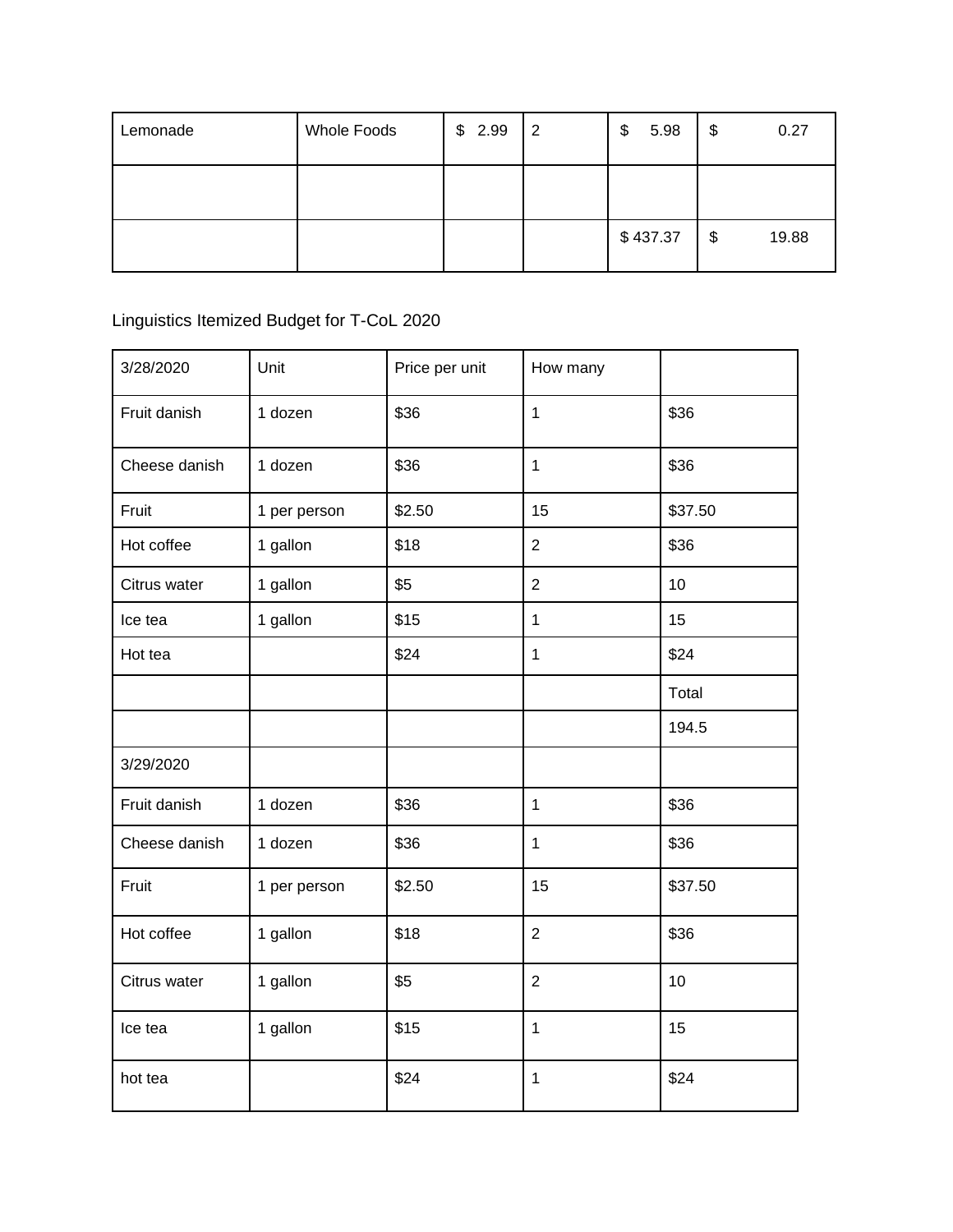|                          |     |       | Total       |
|--------------------------|-----|-------|-------------|
|                          |     |       | 194.5       |
|                          |     |       |             |
|                          |     | total | 389         |
|                          |     |       | 40 people   |
|                          |     |       | 9.7/ person |
|                          |     |       |             |
| Promotional<br>materials | 100 |       |             |
| Poster                   | 70  |       |             |
| Programs                 | 30  |       |             |
|                          |     |       |             |
|                          |     |       |             |
| catering total           | 389 |       |             |
| promotional total        | 100 |       |             |
|                          |     |       |             |
|                          | 489 |       |             |

## 7. Speaker Requests

| Department   | <b>Speaker Name</b> | <b>Event Start Date Honorarium</b> |            | <b>Travel</b> | Lodging           | <b>Total</b> |
|--------------|---------------------|------------------------------------|------------|---------------|-------------------|--------------|
|              |                     |                                    |            |               |                   |              |
| Anthropology | Florence E. Babb    | $03-13-2020$                       | <b>200</b> | 500           | 170               | 870          |
| Physics      | Peter Burns         | $03 - 26 - 2020$                   | 200        | 500           | 170               | 870          |
| Linguistics  | Ofelia Zepeda       | 03-28-2020                         | 200        | 500           | 170               | 870          |
|              |                     |                                    |            |               | <b>Total</b> 2610 |              |